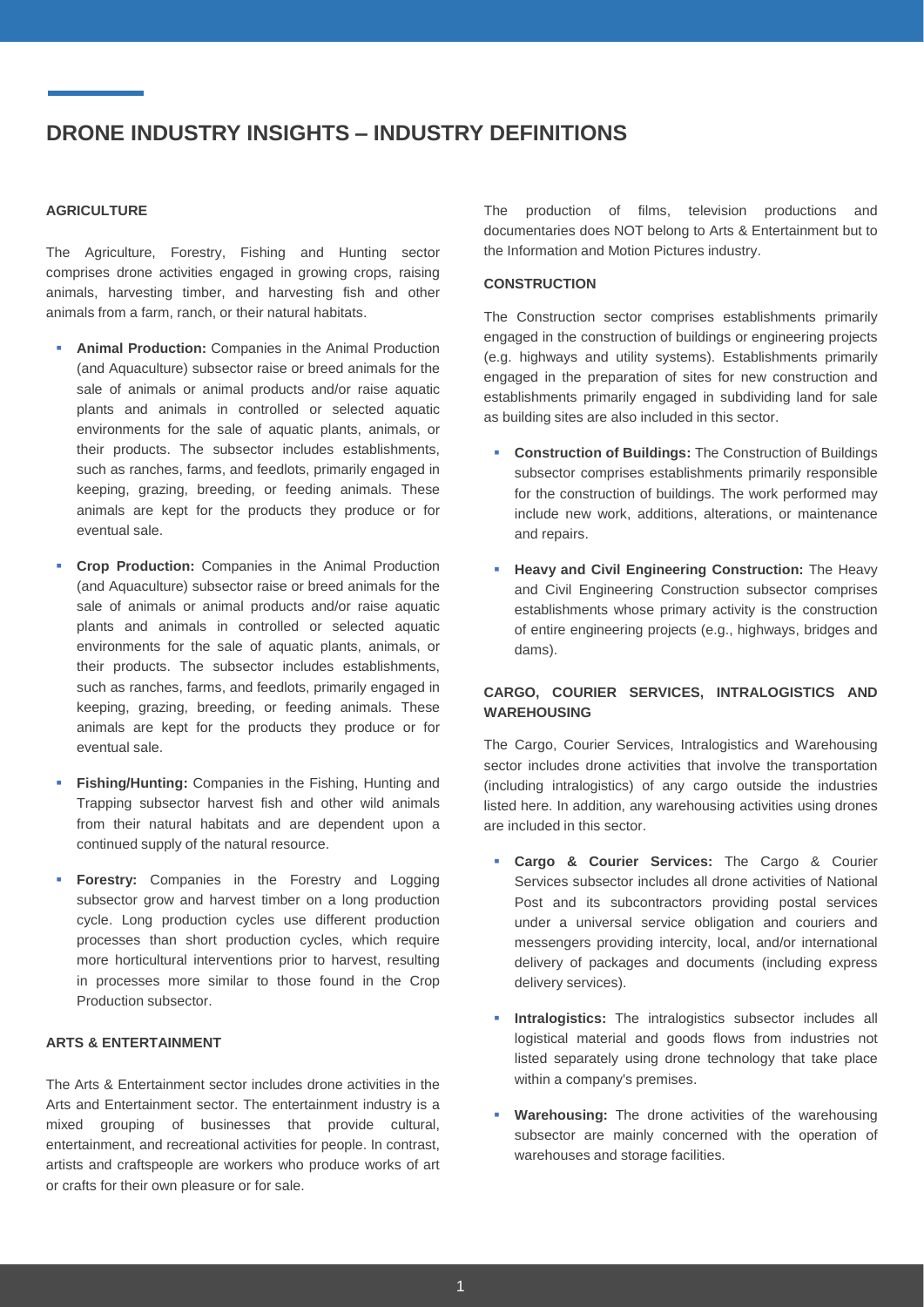#### **ENERGY**

The energy sector includes drone activities involved in the provision of the following utilities: electricity, oil, natural gas, steam supply, water supply, and wastewater disposal. Within this sector, the specific activities associated with the utility services provided vary by utility: electric power includes generation, transmission, and distribution; oil and natural gas includes extraction and distribution; steam supply includes provision and/or distribution; water supply includes treatment and distribution; and sewage removal includes collection, treatment, and disposal of waste through sewer systems and sewage treatment facilities.

- **Oil & Gas Extraction:** Companies in the Oil and Gas Extraction subsector operate and/or develop oil and gas field properties. Such activities may include exploration for crude petroleum and natural gas; drilling, completing, and equipping wells; operating separators, emulsion breakers, desilting equipment, and field gathering lines for crude petroleum and natural gas; and all other activities in the preparation of oil and gas up to the point of shipment from the producing property.
- **Gas & Oil Distribution:** This industry comprises establishments primarily engaged in operating gas & oil distribution systems (e.g., mains, pipelines, meters).
- **Power Generation and Distribution:** This industry comprises establishments primarily engaged in operating electric power generation facilities. These facilities convert other forms of energy, such as waterpower (i.e. hydroelectric), fossil fuels, nuclear power, and solar power, into electrical energy. The establishments in this industry produce electric energy and provide electricity to transmission systems or to electric power distribution systems.
- **Water, Sewage and other Systems:** This industry group comprises establishments primarily engaged in: (1) operating water treatment plants/water supply systems; (2) operating sewer systems or sewage treatment facilities; or (3) providing steam, heated air, or cooled air.

## **EDUCATIONAL, SCIENTIFIC, AND TECHNICAL SERVICES**

The Educational, Scientific, and Technical Services sector comprises establishments that provide instruction and training in a wide variety of subjects such as performing scientific, and technical activities for others. Typical establishments of this industry are colleges, universities, laboratories and training centers.

#### **HEALTH CARE & DISASTER RELIEF**

The Health Care and Disaster Relief sector includes companies using drones to provide health and social care to persons and take measures to protect life, health or the environment during or after a disaster. Typical establishments of this industry are hospitals, public institutions and private and community organizations for disaster relief.

#### **INFORMATION AND MOTION PICTURES**

The Information and Motion Pictures sector includes companies engaged in the following drone processes: (a) producing and distributing information and cultural products, (b) providing the means to transmit or distribute these products as well as data or communications, and (c) producing and distributing of motion pictures like tv series, documentaries or movies.

- **Broadcasting/Hosting:** Industries in the Broadcasting subsector include establishments that create content or acquire the right to distribute content and subsequently broadcast the content. The industry groups (Radio, Internet and TV Broadcasting, Cable and Other Subscriptions) are based on differences in the methods of communication and the nature of services provided.
- **Motion Picture:** Industries in the Motion Picture (and Sound Recording) Industries subsector group establishments involved in the production and distribution of motion pictures and sound recordings.

#### **INSURANCE**

Industries in the Insurance sector group companies that are primarily using drones for the following: (1) underwriting (assuming the risk, assigning premiums, and so forth) annuities and insurance policies or (2) facilitating such underwriting by selling insurance policies and by providing other insurance and employee benefit related services or (3) claim management.

#### **MINING & QUARRYING**

The Mining & Quarrying sector comprises companies using drones to extract naturally occurring mineral solids, such as coal and ores; liquid minerals, such as crude petroleum; and gases, such as natural gas.

## **PUBLIC ADMINISTRATION**

The Public Administration sector consists of establishments of federal, state, and local government agencies (except police, fire department and ambulance which is under Public Emergency Services) that administer, oversee, and manage public programs.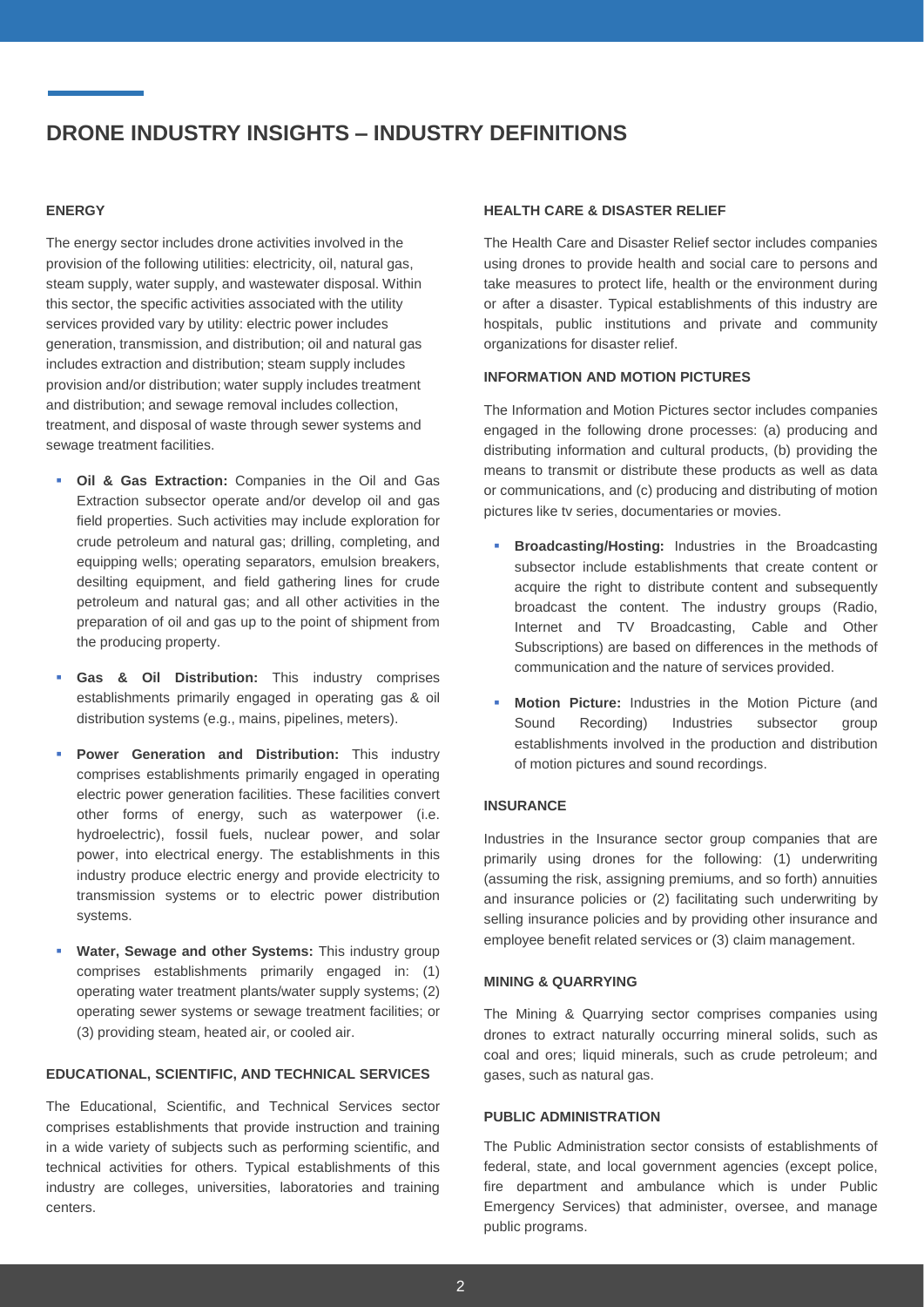- **Administration of Environmental Quality Programs:** The Administration of Environmental Quality Programs subsector groups government establishments primarily engaged in the administration of environmental quality. Organizations involved in this sectors includes mainly Air and Water Resource and Solid Waste Management Programs, and Conservation Programs.
- **Administration of Housing Programs, Urban Planning, and Community Development:** The Administration of Housing Programs, Urban Planning, and Community Development subsector groups government establishments primarily engaged in the administration of housing, urban planning, and community development.

#### **PUBLIC EMERGENCY SERVICES**

The Public Emergency Services sector consists of establishments using drones for executive, legislative, and other general government support. This establishments can be police, fire department or other (national) security authorities.

- **Police:** The activities of the Police sub-sector include all police activities carried out using drone technology.
- **Fire Department:** The activities of the Fire Department sub-sector include all fire-fighting activities carried out using drone technology.
- **Other (National) Security Authorities:** This subsector includes all drone activities of other government entities primarily related to national and international security (other than military).

#### **REAL ESTATE AND INDUSTRIAL PLANTS**

The Real Estate and Industrial Plants sector comprises establishments using drones to administer and maintain industrial buildings and real estate.

- **Industrial Plants:** This industry includes facilities used primarily as offices or industrial buildings, such as office buildings, and facilities not included in the Construction, Energy, Mining, Quarrying, and Oil and Gas Extraction industry.
- **Real Estate:** This industry includes businesses and individuals that primarily own buildings used as residences or apartments, such as single-family homes, apartment buildings, and townhomes. This industry includes ownerlandlords and businesses that rent properties and then act as landlords in subletting to others.

#### **SAFETY & SECURITY**

The Safety & Security sector using drones to oversee and manage safety and security activities of all industries that are not done by state authorities like police or fire department.

#### **TELECOMMUNICATIONS**

Companies in the Telecommunications sector group are establishments that provide drone activities dealing with telecommunications and the services related to that activity (e.g., telephony, including Voice over Internet Protocol (VoIP); cable and satellite television distribution services; Internet access; telecommunications reselling services).

#### **TRANSPORTATION INFRASTRUCUTRE & MAINTENANCE**

The Transportation Infrastructure & Maintenance sector includes companies that use drones to maintain infrastructure and means of transportation for an operation. The following means of transportation are considered. Air, rail, road and water transportation.

- **Air Transportation & MRO:** Industries in the Air Transportation subsector provide air transportation of passengers (only manned air passenger transportation) and/or cargo using aircraft, such as airplanes and helicopters. This sector includes also all MRO services which are necessary for ongoing air transport operation.
- **Rail Transportation & MRO :** Industries in the Rail Transportation subsector provide rail transportation of passengers and/or cargo using railroad rolling stock. The railroads in this subsector primarily either operate on networks, with physical facilities, labor force, and equipment spread over an extensive geographic area, or operate over a short distance on a local rail line. This sector includes also all MRO services which are necessary for ongoing rail transport operations**.**
- **Road Transportation & MRO** : Industries in the Road Transportation subsector provide over-the-road transportation of passengers and cargo using motor vehicles, such as cars and trucks. This sector includes also all MRO services which are necessary for ongoing road transport operation.
- **Water Transportation & MRO:** Industries in the Water Transportation subsector provide water transportation of passengers and cargo using watercraft, such as ships, barges, and boats. This sector includes also all MRO services which are necessary for ongoing water transport operations.